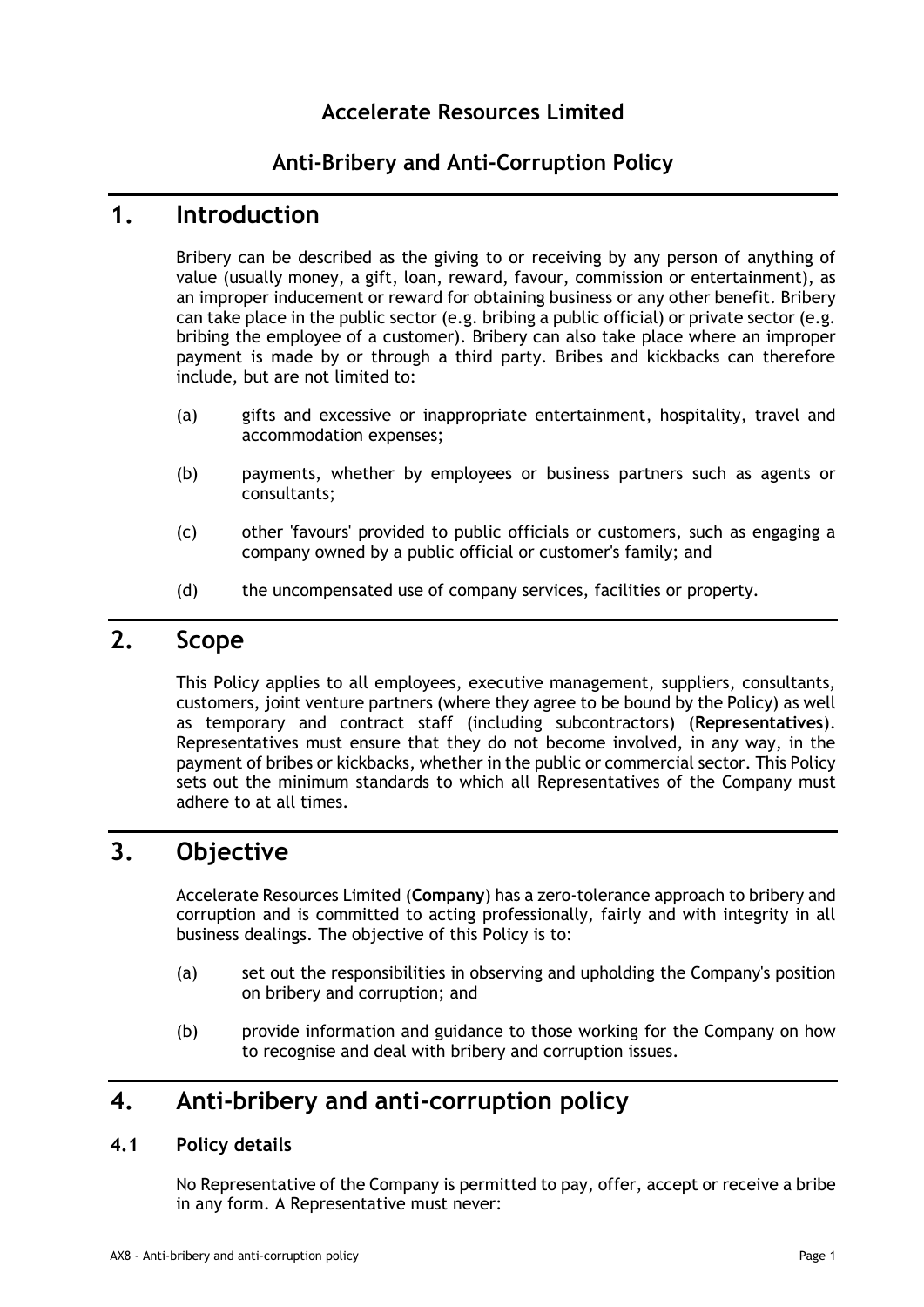- (a) offer, pay or give anything of value to a public official in order to obtain business or anything of benefit to the company. "Public official" should be understood very broadly, and this means anyone paid directly or indirectly by the government or performing a public function, including officials of state owned enterprises and public international organisations;
- (b) attempt to induce a public official, whether local or foreign, to do something illegal or unethical;
- (c) pay any person when you know, or have reason to suspect, that all or part of the payment may be channelled to a public official. You should therefore be careful when selecting third parties, such as agents, contractors, subcontractors and consultants;
- (d) offer or receive anything of value as a "quid pro quo" in relation to obtaining business or awarding contracts. Bribery of "public officials" is a serious matter, but bribery of those working in the private sector is also illegal and contrary to the Company's Code of Conduct;
- (e) establish an unrecorded (slush) fund for any purpose;
- (f) otherwise use illegal or improper means (including bribes, favours, blackmail, financial payments, inducements, secret commissions or other rewards) to influence the actions of others; or offering anything of value when you know it would be contrary to the rules of the recipient's organisation for the recipient to accept it;
- (g) make a false or misleading entry in the company books or financial records;
- (h) act as an intermediary for a third party in the solicitation, acceptance, payment or offer of a bribe or kickback;
- (i) so-called "facilitation" or "grease" payments are prohibited. Such payments should not be made to public officials, even if they are nominal in amount and/or common in a particular country;
- (j) do anything to induce, assist or permit someone else to violate these rules; and
- (k) ignore, or fail to report, any suggestion of a bribe.

As well as complying with the specific prohibitions in this Policy, Representatives must exercise common sense and judgement in assessing whether any arrangement could be perceived to be corrupt or otherwise inappropriate.

#### **4.2 Agents and Intermediaries**

- (a) Representatives should not hire an agent, consultant or other intermediary if they have reason to suspect that they will pay bribes on behalf of the Company's behalf.
- (b) Representatives should seek to ensure that any third parties that are hired will not make, offer, solicit or receive improper payments on behalf of the Company. All fees and expenses paid to third parties should represent appropriate and justifiable remuneration for legitimate services to be provided and should be paid directly to the third party. Accurate financial records of all payments must be kept.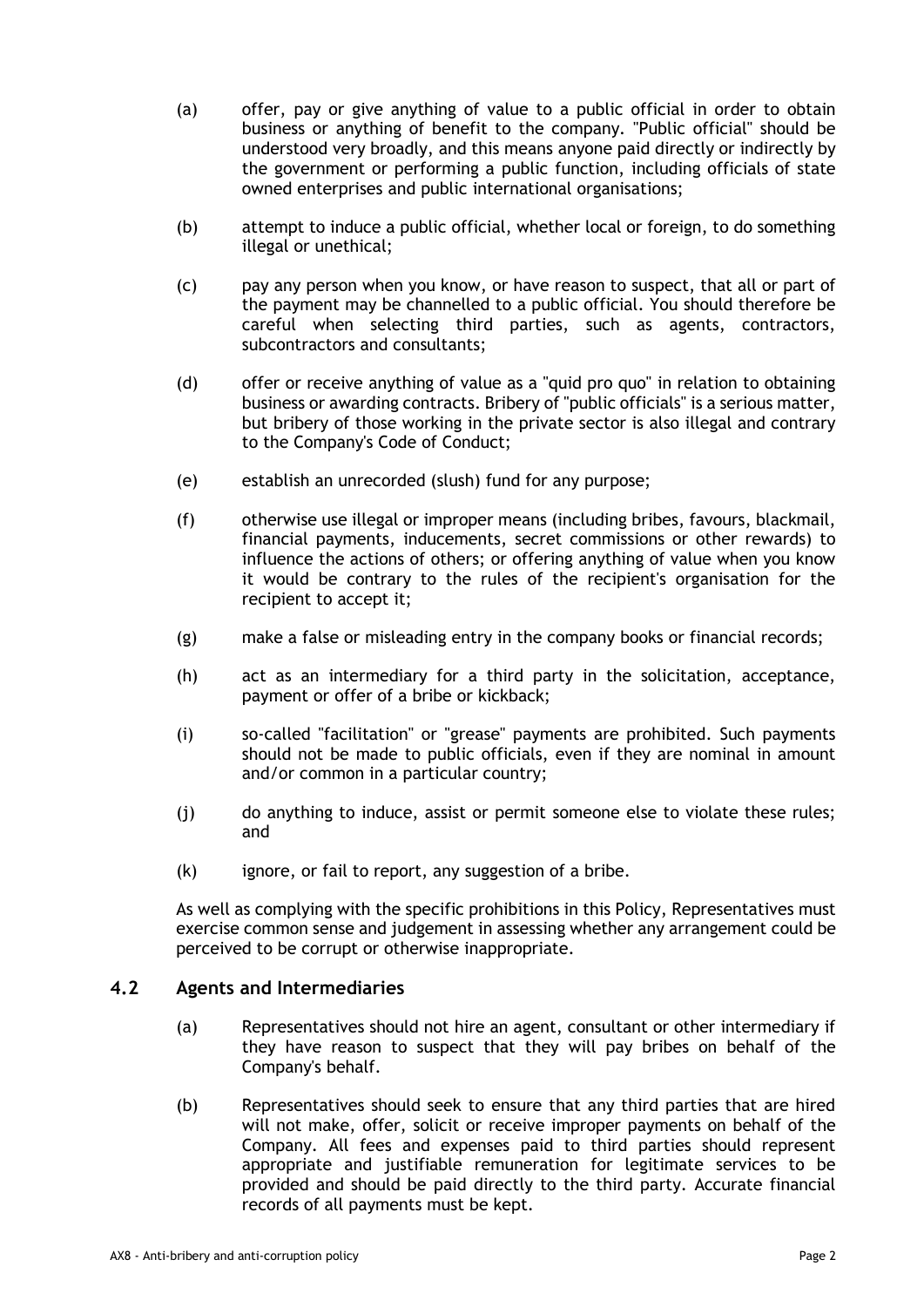- (c) All business units should adopt appropriate procedures directed towards ensuring that their arrangements with third parties do not expose them to non-compliance with this Policy. Such procedures should assist Representatives in determining whether particular third parties present a corruption risk and, if so, what steps should be taken to address that risk. This may include, in particular, cases where a third party is engaged to act on behalf the Company:
	- (i) to solicit new business;
	- (ii) to interact with public officials; or
	- (iii) In other high risk situations.
- (d) Representatives must also be aware of factors which suggest the third party may pose a high corruption risk, and consult with their line managers to assess whether there is a need for enhanced due diligence and monitoring, or whether a proposed relationship should not proceed.

#### **4.3 Gifts, entertainment and hospitality**

The Company prohibits the offering of acceptance of gifts, entertained or hospitality in circumstances which would be considered to give rise to undue influence. All Representatives must notify the Company Secretary or Chief Executive Officer of any gifts and/or benefits, either offered or accepted and valued at AUD\$500 or more, to safeguard and make transparent their relationships and dealings with third parties.

#### **4.4 Charitable and political donations**

- (a) The Company does not make political donations or payments.
- (b) Charitable donations can in some circumstances be used as a disguise for bribery, e.g. where a donation is provided to a 'charity' which is controlled by a public official who is in a position to make decisions affecting the Company. Therefore, whilst the Company supports community outreach and charitable work, recipients must be subject to a suitable due diligence and approval process in all circumstances. It must be clear who the actual recipient of the donation is and for whose benefit the donation is ultimately made.

#### **4.5 Mergers and acquisitions**

An anti-corruption due diligence on companies which the Company is considering acquiring should be performed during the overall due diligence process. The following risk areas should be considered during the due diligence process:

- (a) an entity's control environment: policies, procedures, employee training, audit environment and whistleblower issues;
- (b) any ongoing or past investigations (government or internal), adverse audit findings (external or internal), or employee discipline for breaches of anticorruption law or policies;
- (c) the nature and scope of an entity's government sales and the history of significant government contracts or tenders. Risks include improper commissions, side agreements, cash payments and kickbacks;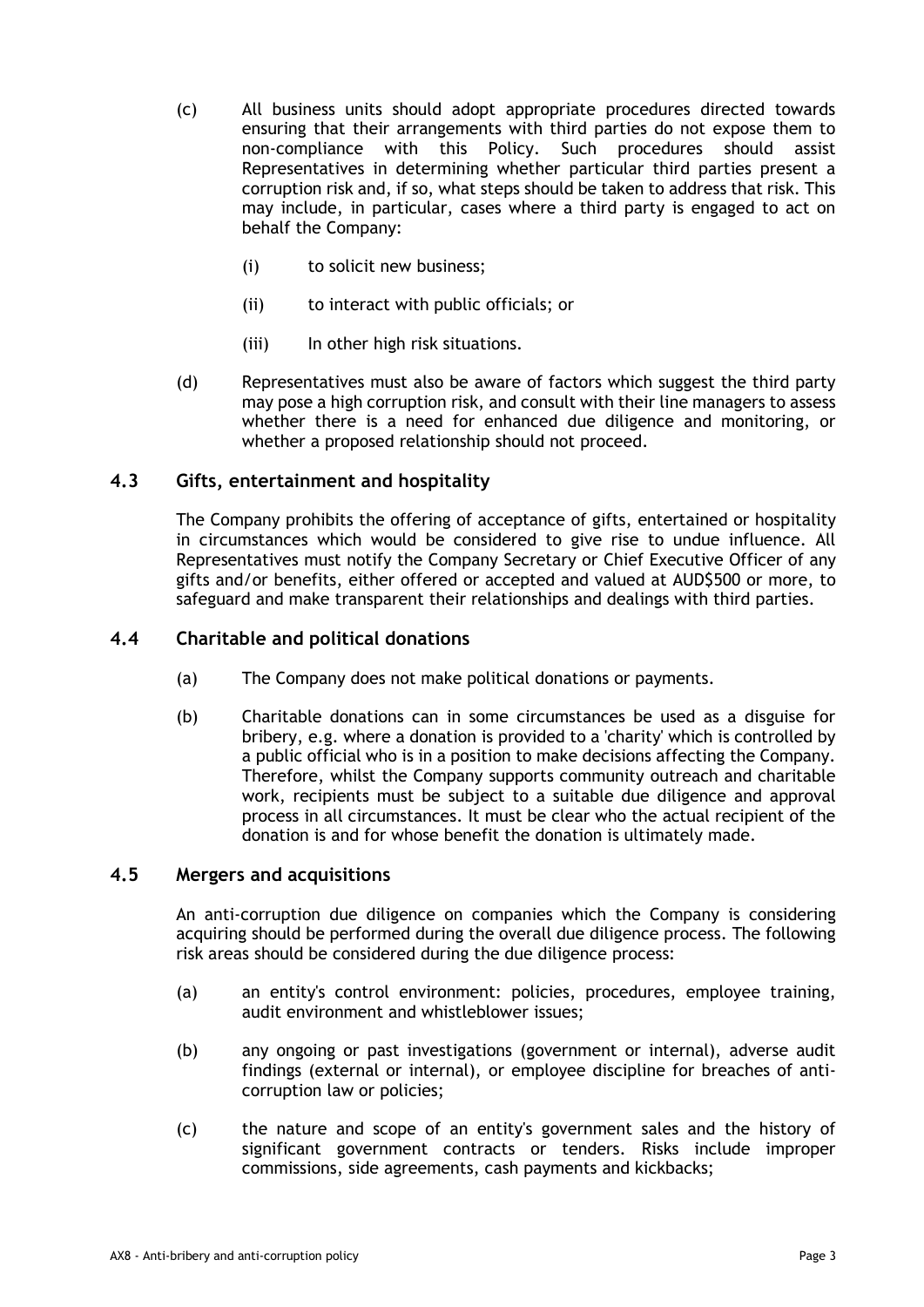- (d) an entity's important regulatory relationships, such as key licenses, permits, and other approvals. Due diligence in that context would focus on employees who interact with these regulators, and whether there are any fees, expediting payments, gifts or other benefits to public officials;
- (e) travel, gifts, entertainment, educational or other expenses incurred in connection with marketing of products or services, or in connection with developing and maintaining relationships with government regulators. Diligence in this area would include examining expense records, inspection or training trips, and conference attendee lists and expenses;
- (f) an entity's relationships with distributors, sales agents, consultants, and other third parties and intermediaries, particularly those who interact with government customers or regulators; and
- (g) an entity's participation in joint ventures or other teaming arrangements that have significant government customers or are subject to significant government regulation.

#### **4.6 Reporting bribery and suspicious activity**

- (a) If you become aware of any actual or suspected breach of this Policy or if you are ever offered any bribe or kickback, you must report this to the Company Secretary or the Chief Executive officer. Processes are in place to ensure that such complaints are investigated and appropriate action taken. The Company will not permit retaliation of any kind against any Representative for making good faith reports about actual or suspected violations of this Policy. These process apply to all Representatives of the Company.
- (b) Whistleblowing reports should be made in accordance with the Company's Whistleblower Protection Policy. Matters which may be reported to the Company Secretary or Chief Executive Officer include (but are not limited to):
	- (i) conduct which is inconsistent with the Company stated vision, its Code of Conduct, policies and procedures;
	- (ii) violation of law;
	- (iii) abuse of company resources and assets;
	- (iv) danger to health and safety of any individual;
	- (v) deliberate concealment of information;
	- (vi) fraud, corruption, bribery, extortion and theft;
	- (vii) financial misconduct;
	- (viii) unfair discrimination; and
	- (ix) attempt to suppress or conceal information relating to any of the above.
- (c) The Company expects all Representatives whether full-time, part-time or temporary acting in good faith to report unethical or fraudulent conduct without fear or favour.